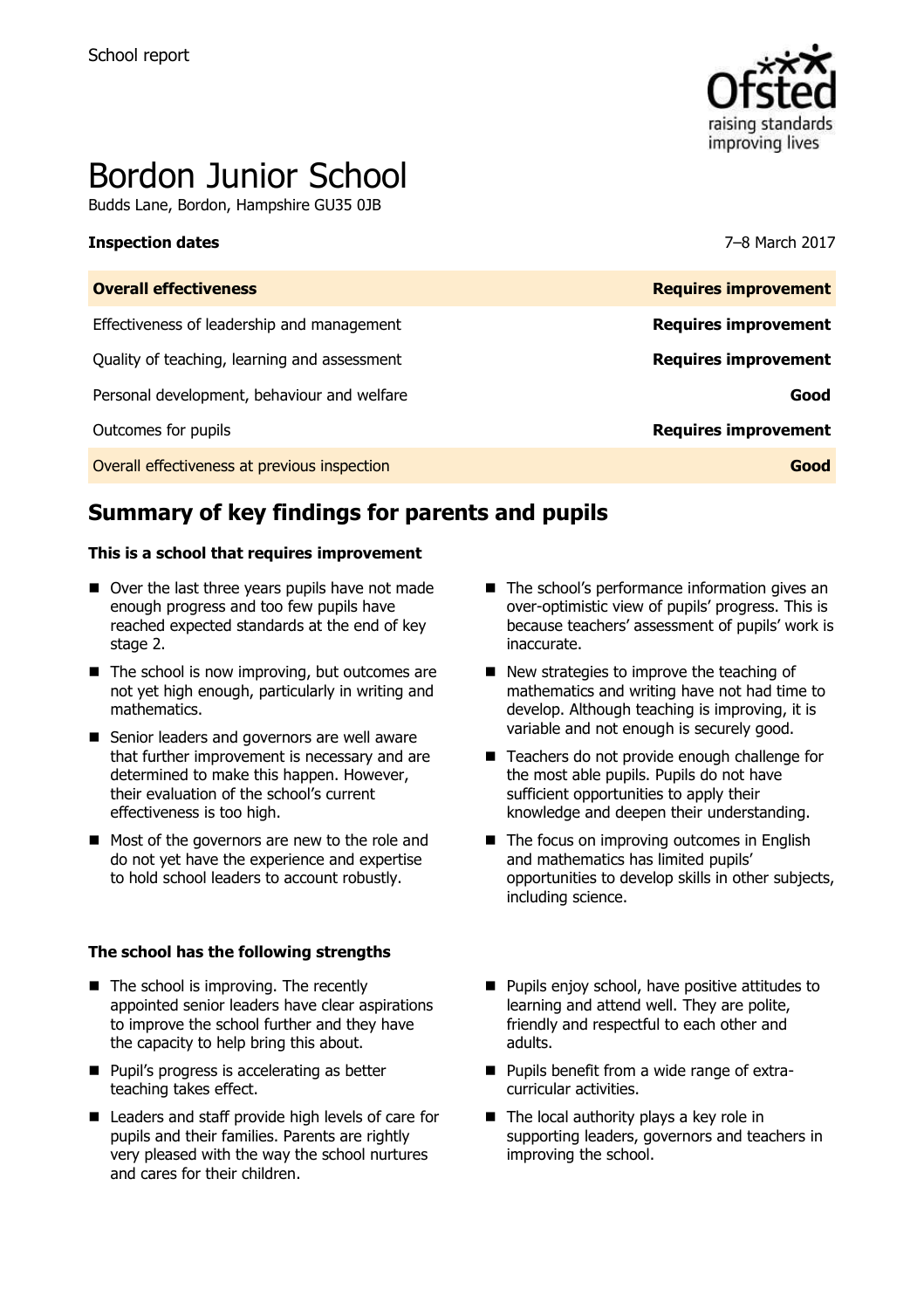

# **Full report**

### **What does the school need to do to improve further?**

- **Improve the quality of teaching and learning in reading, writing and mathematics, in** order to increase outcomes for pupils by ensuring that:
	- teachers have an accurate understanding of what pupils already know and can do and adapt tasks to meet their needs
	- the tasks teachers plan offer sufficient challenge so that the most able pupils achieve the higher levels.
- **IMPROVE the effectiveness of leaders and managers by:** 
	- improving governors' capacity to offer strong and precise challenge to leaders
	- ensuring that leaders robustly evaluate their work, using a wide range of accurate evidence and taking into account the progress of all groups of pupils
	- developing the curriculum to improve pupils' achievement in a range of subjects
	- ensuring that the school is fully compliant with the information it is required to have on its website.

An external review of the school's use of the pupil premium funding should be undertaken to assess how this aspect of leadership may be improved.

An external review of governance should be undertaken to assess how this may be improved.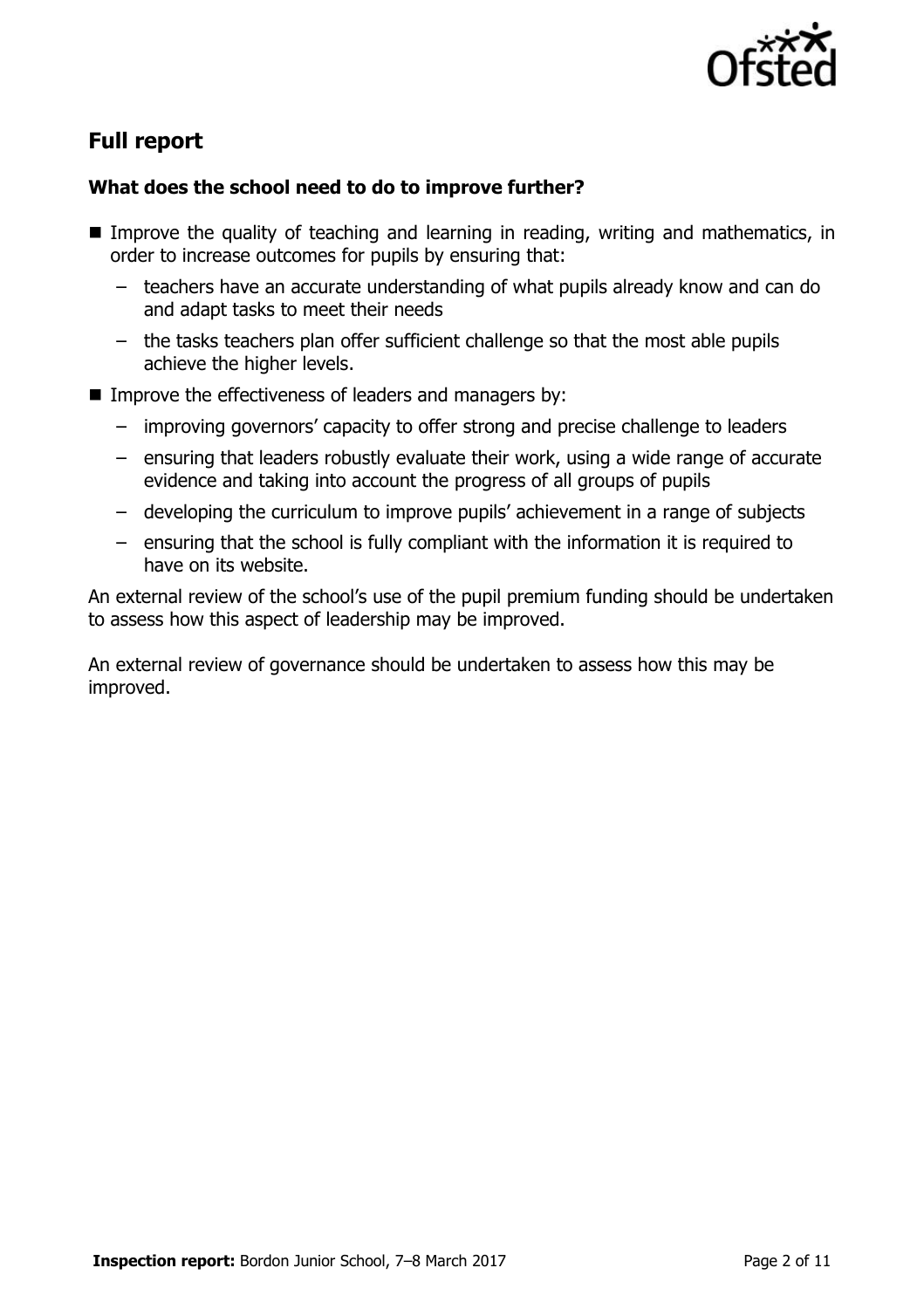

# **Inspection judgements**

#### **Effectiveness of leadership and management Requires improvement**

- Since the previous inspection, a number of staff changes have hampered leaders' efforts to maintain standards and bring about improvements. This instability contributed to the decline in standards at the school and, until recently, the school did not have subject leaders in place who were able to drive improvement in English and mathematics.
- Leaders, including governors, show pride in the improvements that are underway. They are excited by the recent changes and the positive response by pupils. This has contributed to inflated judgements of the quality of the school's work. Although monitoring of teaching and reporting of attainment data take place regularly, there is not enough robust evaluation of how well pupils are learning and the impact of actions taken on the quality of teaching. School leaders acknowledge that the school's assessment system is still at an early stage of development and that some assessments made of pupils' learning do not accurately represent the work in pupils' books. This in turn has resulted in an over-optimistic view of pupils' rates of progress. This was evident in the end of key stage 2 results in 2016 in which far fewer pupils than the school had predicted reached the expected standard in mathematics.
- All school leaders have a demonstrable commitment to improving provision for pupils who have special educational needs and/or disabilities. Careful assessment of pupils' learning needs has led to a much higher proportion of pupils identified as having special educational needs and/or disabilities compared with national levels. A wide range of additional support and guidance is provided for these pupils. However, leaders do not routinely evaluate the impact of this support on pupils' outcomes. This means that school leaders are not clear about which actions are having the greatest impact.
- In the past, leaders have been slow to tackle underachievement and weaknesses in pupils' progress, particularly writing. Although leaders have correctly identified writing and mathematics for improvement in their plans, these plans have not been sufficiently focused on improving the progress pupils are making. Subject leaders are now taking effective action. Their leadership has had a positive effect in a short time, but it is too soon to evaluate its full impact on pupils' outcomes.
- Leaders ensure that pupils who are disadvantaged receive appropriate additional support. This has included targeted support in class and opportunities for pupils to participate in a wide range of additional activities. In the past, these pupils have not made enough progress, however, their rate of progress is now improving in line with other pupils in the school.
- Pupils are given many opportunities to learn new skills through the school's 'futures' provision. This has included opportunities for pupils to learn to play a musical instrument and experience rock climbing. However, a focus on improving outcomes in reading, writing and mathematics has limited the time and emphasis placed on other subjects, including science. As a result, pupils do not have enough opportunities to develop other important skills nor apply what they are learning in English and mathematics across a wider range of subjects.
- The school makes good use of the additional sports premium funding to provide a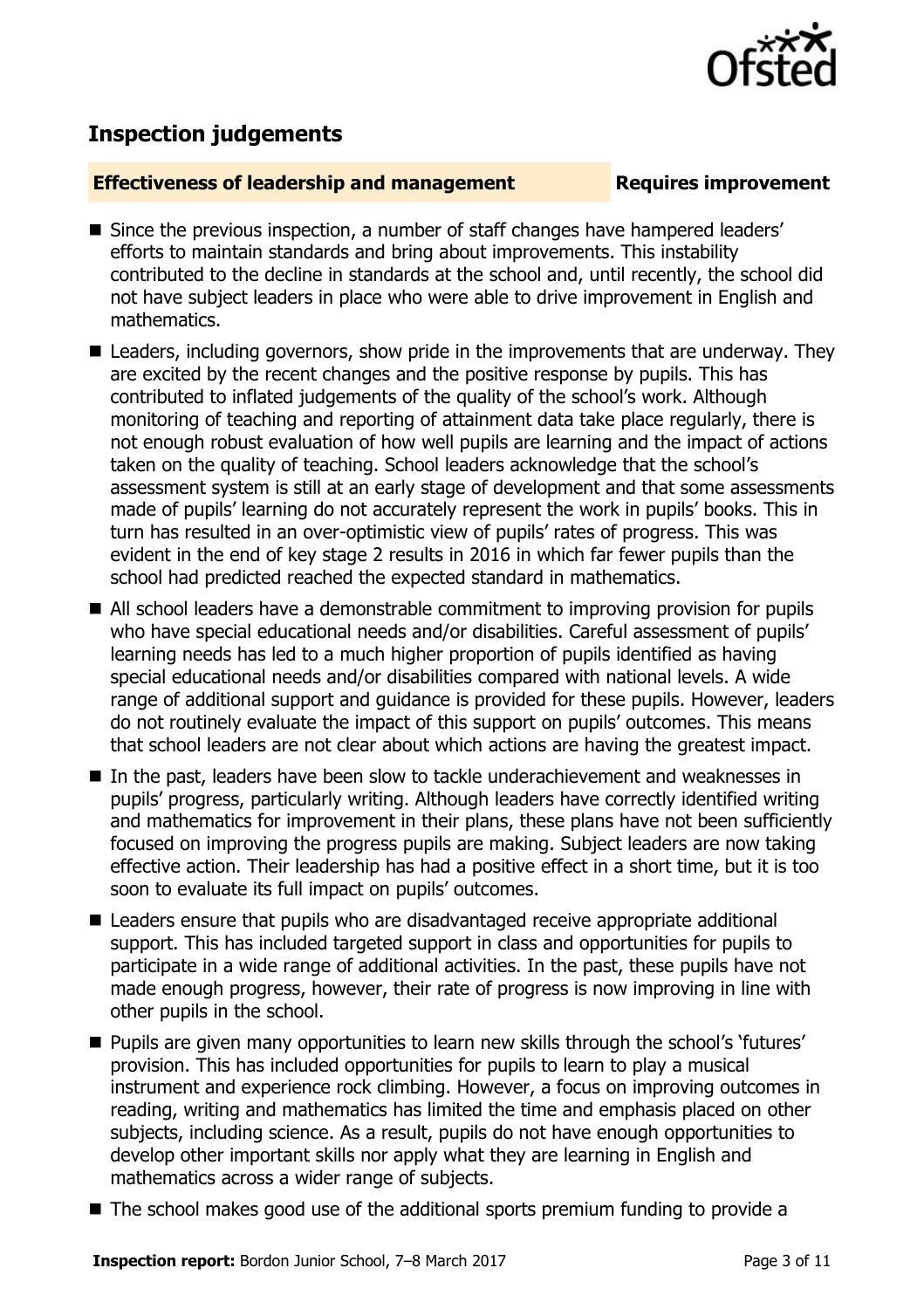

programme of additional sporting opportunities for all pupils. Pupils have benefited from increased participation in sports events, such as girls' running, and have many opportunities to take part in physical activities during and after school. The school employs sports coaches who have enhanced the teaching of physical education and provided specialist coaching. However, the school has not yet fully evaluated the impact of the additional funding on participation rates, or put in place plans to ensure that this provision can be sustained.

- The school provides appropriate opportunities that support pupils' spiritual, moral, social and cultural development. Pupils are given many opportunities to work collaboratively, and teamwork and leadership are promoted through the school's work for charities and their 'young governors'. However, pupils' understanding of other faiths and cultures is rather limited.
- **Pupils enjoy the many opportunities they have to learn outside the school day through** the school's wide-ranging extra-curricular activities. The school also organises two residential visits for pupils in Years 4 and 6 as well as a number of day visits to support pupils' learning, which inject extra excitement and interest into learning.
- Leaders have successfully harnessed the commitment of staff and pupils, who support leaders and are proud to belong to the school. There is a positive, happy atmosphere and the school is well placed to make improvement. Parents overwhelmingly support school leaders and they are particularly positive about the way the school cares for their children.
- The local authority supports leaders well. They have an accurate understanding of the strengths and weaknesses of the school and advisers offer appropriate support and challenge. Their actions have contributed to the improvements underway.

### **Governance of the school**

- Governors are committed to the improvement of the school. The governing body is made up of many governors who are new to this role, including the chair of governors. They have limited experience and expertise. They are keen to learn and are participating in training. However, they are not well placed to ask leaders challenging questions about how well the school is doing, and they rely too heavily on the headteacher's self-evaluation.
- **Pupil premium funding is used to provide a range of additional enrichment and support** designed to help disadvantaged pupils make better progress. However, the information is not set against any explicit targets so governors do not know whether disadvantaged pupils are making as much progress as they could, or the school expects of them.

### **Safeguarding**

- $\blacksquare$  The arrangements for safeguarding are effective.
- There is a strong culture of safeguarding in the school. Leaders respond quickly to any concerns they have and work effectively with other agencies to keep pupils safe. The school's family support adviser and other support staff provide valuable, effective help and guidance for pupils and their families. This aspect of the school's work is a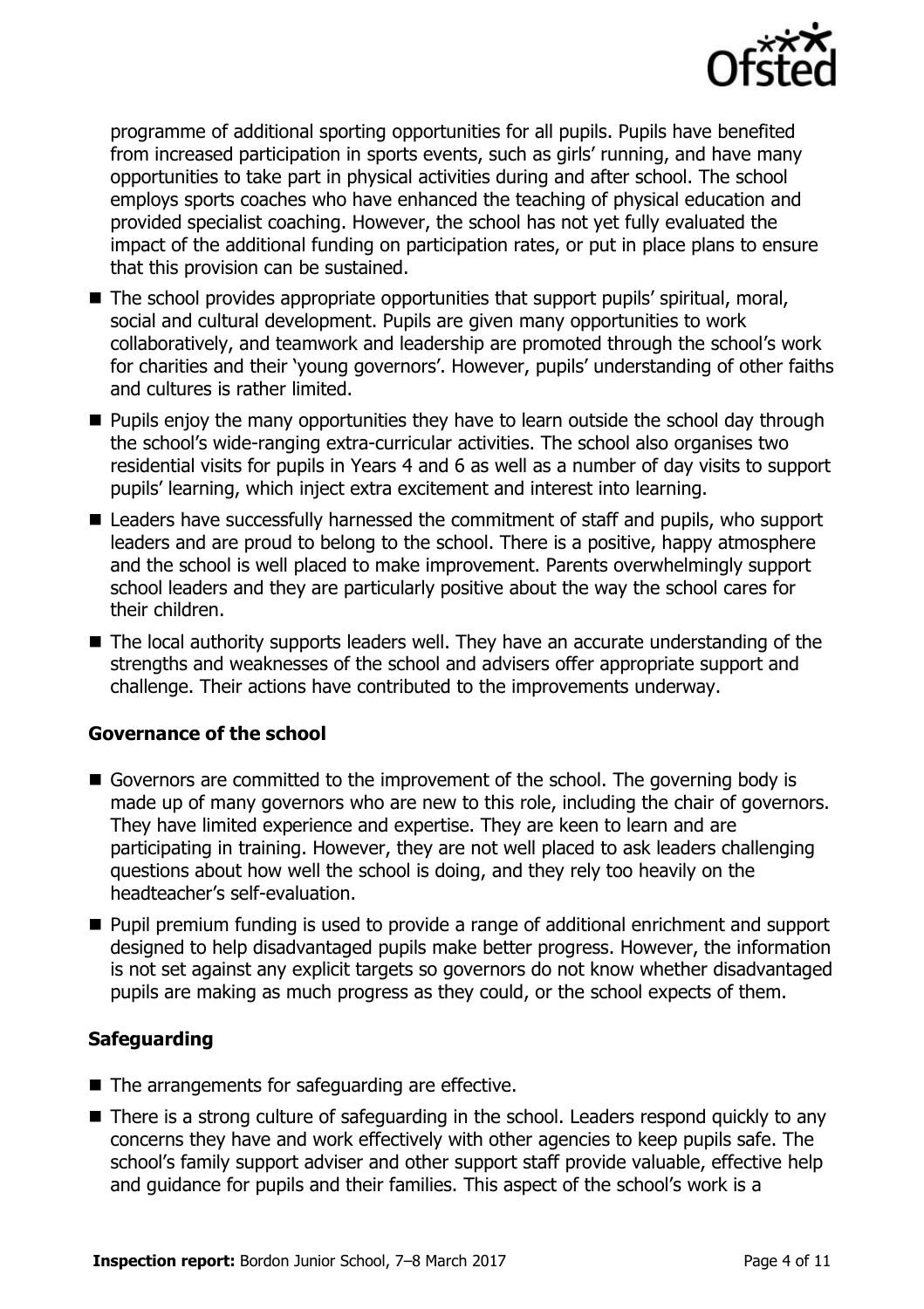

strength.

- Safeguarding records are up to date and referrals are followed up promptly and welldocumented.
- Staff have received appropriate training for their roles and responsibilities and know what to do if they have a concern. Staff know pupils very well and are alert to any changes in pupils which may indicate a concern.

#### **Quality of teaching, learning and assessment Requires improvement**

- There are too many variations in the quality of teaching between classes to secure pupils' good achievement. Although teaching is improving, with more stability in staffing and stronger leadership, not all teachers have consistently high expectations of all pupils, particularly the most able.
- Teachers are not consistently stretching pupils due to some weaknesses in their own subject knowledge, particularly in mathematics. This is being addressed through coaching by the subject leader and effective support from advisers from the local authority.
- In mathematics, there are insufficient opportunities to engage in richer tasks to deepen pupils' understanding. Teaching is focused on basic tasks, and pupils are not regularly required to apply their knowledge or grapple with challenging problems. Where teaching is more effective, pupils use practical and visual resources in mathematics to help them understand concepts.
- In both English and mathematics, assessment is inaccurate and over-generous, particularly for the most able pupils. Work in books does not match the assessment levels on the school's tracking system consistently.
- **Pupils who join the school without meeting the required standard in the phonics** screening check are not provided with suitable support or appropriate reading materials to improve their reading. As a result, their reading is not progressing well enough.
- **Pupils'** writing is improving steadily. Leaders have introduced a structure to each topic called the 'learning journey', and pupils describe the steps they are taking along the journey confidently. However, written assessment tasks rely on work which has been supported by adults and not written independently by pupils.
- Relationships are strong. Pupils work cooperatively with each other to solve problems. The atmosphere in classrooms is purposeful and lively. Teaching assistants and teachers generally ask probing questions to help pupils work out the answers for themselves, offering appropriate support when required.
- A range of visual resources are used to support pupils who have special educational needs and/or disabilities. There is extensive planning to meet their learning needs, but no systematic evaluation of the impact of the support and interventions.

#### **Personal development, behaviour and welfare Good**

#### **Personal development and welfare**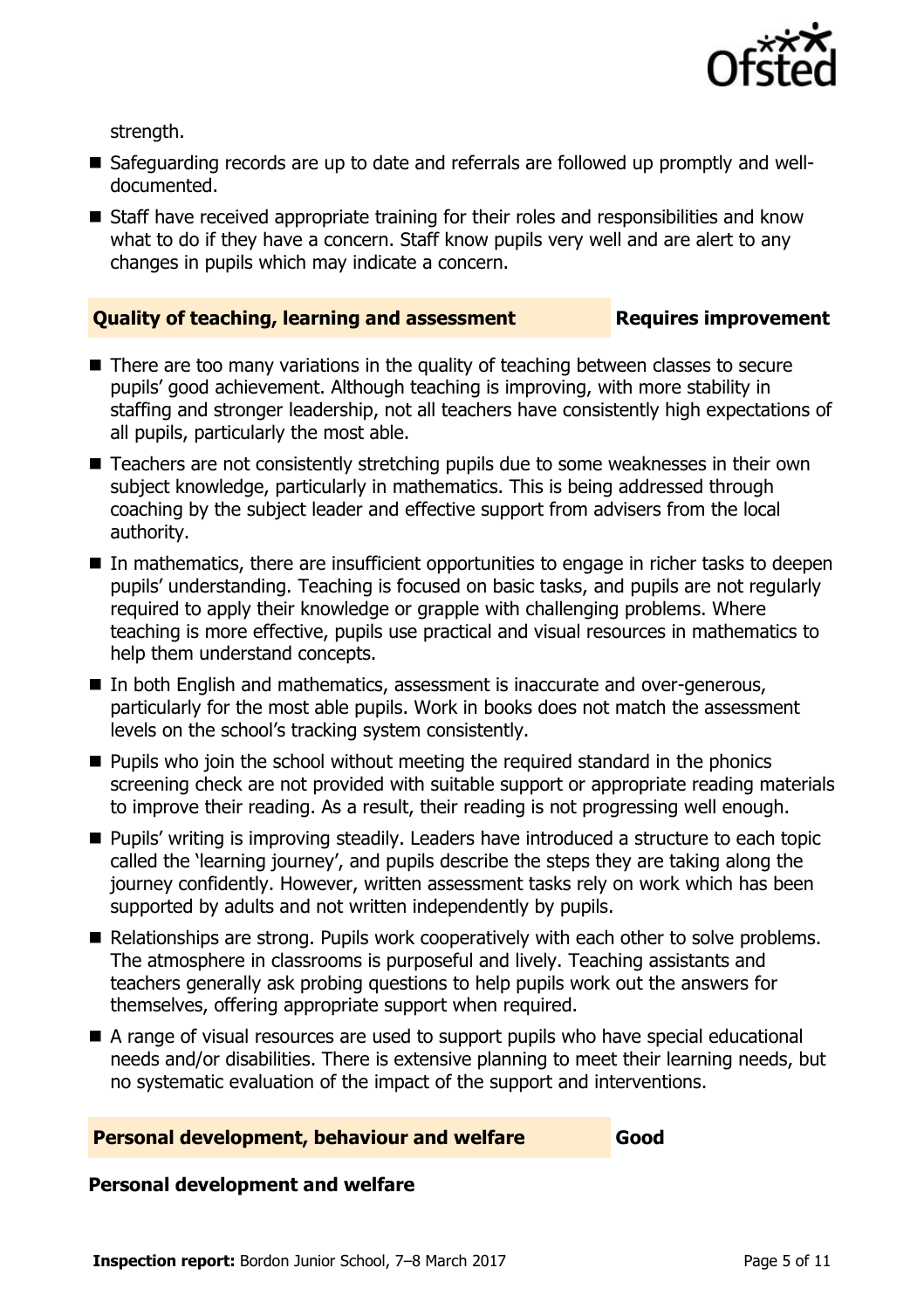

- The school's work to promote pupils' personal development and welfare is good.
- The school is a very caring environment and everyone at Bordon Junior is valued. Leaders and staff promote the well-being of every pupil and this is at the centre of the school's work. Care and kindness are modelled by the headteacher and all the staff.
- Staff strongly promote pupils' personal, social and emotional development. Pupils are given many opportunities to work and play together, and to join together in shared celebrations and activities such as the school's production and fundraising events.
- **Pupils feel safe and they know who to talk to if they have a concern or a problem. The** school provides a rich programme of additional help to nurture pupils' emotional wellbeing, and to help those pupils who find it difficult to manage their feelings.
- The school makes sure pupils know how to keep safe when using the internet. It organises an annual safer internet day including workshops for parents and families to promote online safety.
- $\blacksquare$  Pupils enjoy the healthy, tasty meals on offer and understand that it is important to make healthy food choices and exercise. The extensive programme of physical activities that the school provides makes a good contribution to pupils' fitness and wellbeing.
- **Pupils are encouraged to take an increasing responsibility for aspects of school life.** Two pupils from each class are elected each year to become 'young governors'. This enables pupils to take a role in decision-making and to learn about how democracy works. Pupils learn that you may not always be able to decide what you would like, as in a democracy a decision is made together!
- Bullying at the school is rare and when it does happen pupils are confident that staff deal with this quickly and resolve matters. Parents, pupils and staff are right to speak positively about the level of care that the school provides.

### **Behaviour**

- $\blacksquare$  The behaviour of pupils is good.
- **Pupils have positive attitudes to learning, they enjoy coming to school and they attend** well. Pupils enjoy playing with their friends at breaktime and make good use of the extensive, well-resourced outside facilities.
- **Pupils get on well with their teachers and there is a happy, relaxed and purposeful** atmosphere in classes. Pupils are courteous and respond quickly to adult requests. They work well in groups, listen well and are respectful of one another.
- Attendance is higher than national levels. Staff work very effectively with families to support them getting their children to school regularly and on time.
- Around the school, pupils behave well and are keen to show visitors their work and talk about their achievements.
- **Pupils are keen to achieve well and they try their best in lessons, even when they are** finding new learning difficult. However, in some lessons, pupils do not seek help quickly enough when they are stuck and this means they do not make as much progress as they could.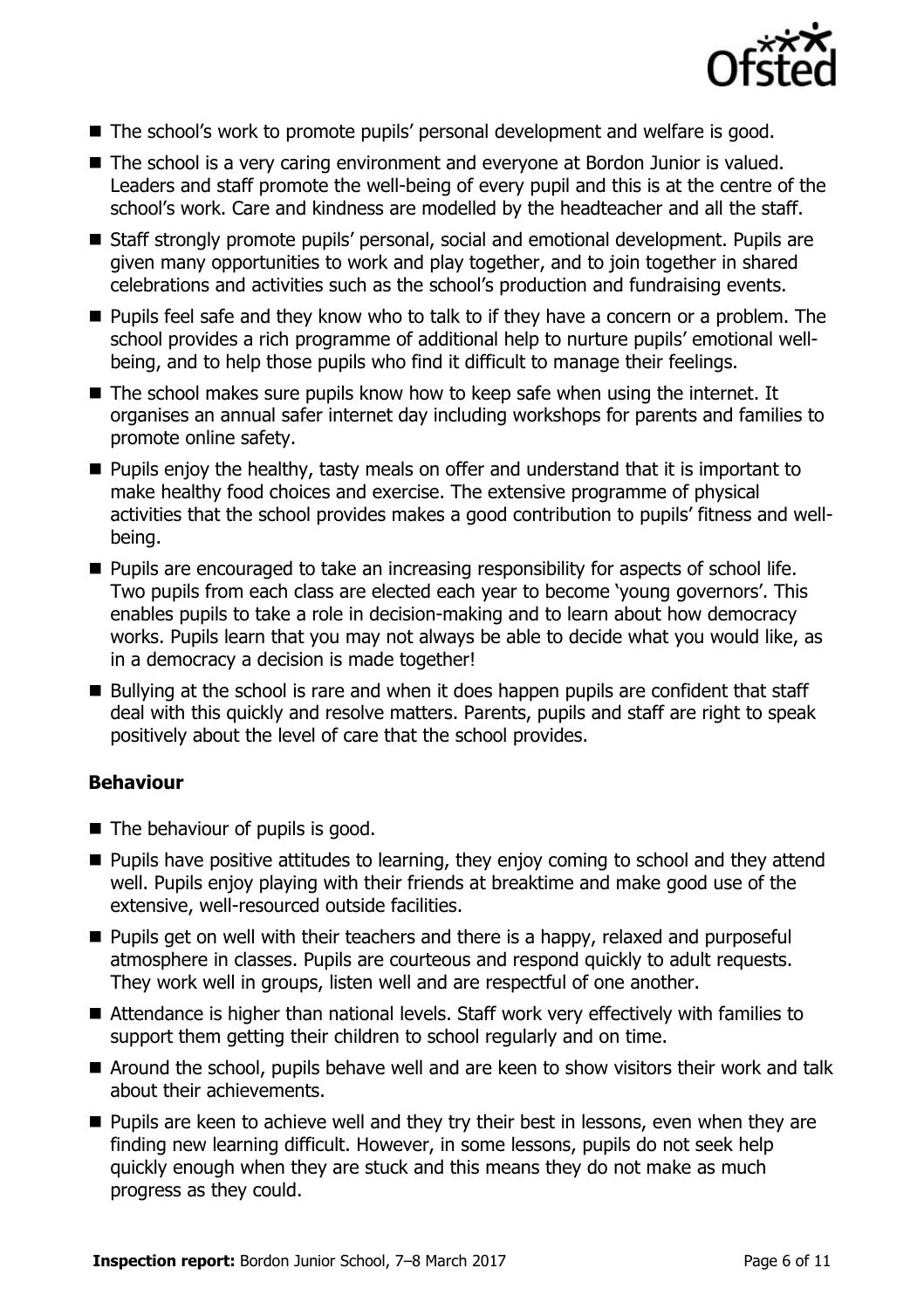

■ The quality of presentation in pupils' books is variable and they do not consistently take pride in the presentation of their work. Younger pupils who are new to the school are not as focused as those pupils who have been at the school longer.

### **Outcomes for pupils Requires improvement**

- Over the last three years, pupils have not made enough progress by the end of key stage 2. In 2014 and 2015, overall progress was significantly below the national average. In 2016, progress was stronger in reading and writing than mathematics, which was significantly low. During this period there was considerable turbulence in pupil numbers and a higher number of pupils joined the school than is typical nationally, including into Year 6. In 2016, a small number of these pupils did not take the end-of-year assessments, which lowered overall outcomes.
- **Pupils are now making better progress in both writing and mathematics, although there** are variations between classes. In some cases, basic skills, such as punctuation, are not being developed sufficiently. Pupils in Year 6 are making rapid progress in writing and mathematics due to strong teaching, and work in their books shows that standards are in line with national expectations.
- **Progress in other subjects, such as science, is weaker. Work in books shows that** expectations and standards are too low across the wider curriculum. In science, pupils are not required to use their knowledge and understanding to explain scientific ideas accurately.
- Year 3 pupils who joined the school behind with their reading do not catch up well enough. Other, more capable, readers enjoy reading and make progress in line with national expectations. Pupils particularly enjoy the much-improved library.
- Recent improvements in the teaching of mathematics are benefiting pupils. During lessons, many pupils were confidently using a range of resources to help them work out the answers to questions. However, the most able pupils are not making enough progress, as they are not challenged to deepen their learning.
- Disadvantaged pupils are progressing at the same rate as their classmates. However, this rate of progress does not enable them to catch up from their lower starting points.
- There are examples of pupils who have special educational needs and/or disabilities making good progress in class and as a result of extra small-group work. This is because a range of extra provision and resources are provided to meet their carefully identified learning needs. However, not all of these pupils are making as much progress as they could.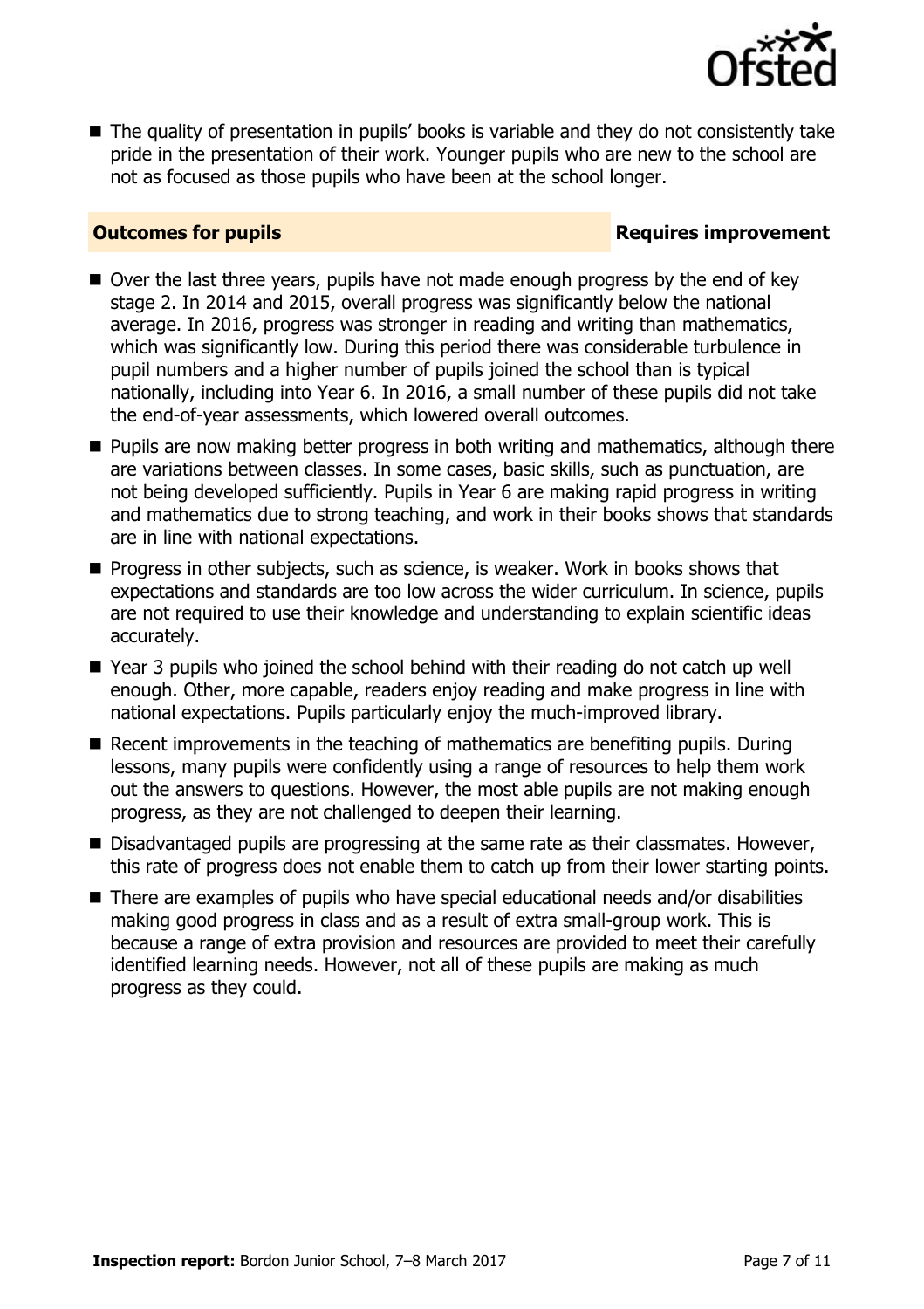

# **School details**

| Unique reference number | 115864    |
|-------------------------|-----------|
| Local authority         | Hampshire |
| Inspection number       | 10005692  |

This inspection was carried out under section 8 of the Education Act 2005. The inspection was also deemed a section 5 inspection under the same Act.

| Type of school                      | <b>Junior</b>                    |
|-------------------------------------|----------------------------------|
| School category                     | Community                        |
| Age range of pupils                 | 7 to 11                          |
| <b>Gender of pupils</b>             | Mixed                            |
| Number of pupils on the school roll | 229                              |
| Appropriate authority               | The governing body               |
| Chair                               | Shane McGarrigle                 |
| <b>Headteacher</b>                  | <b>Christopher James</b>         |
| Telephone number                    | 01420 472145                     |
| Website                             | www.bordon-junior.hants.sch.uk   |
| Email address                       | admin@bordon-junior.hants.sch.uk |
| Date of previous inspection         | 24-25 January 2012               |

### **Information about this school**

- The school meets the Department for Education's definition of a coasting school based on key stage 2 academic performance results in 2014, 2015 and 2016.
- The school met the floor standards in 2016, which are the minimum requirements for pupils' attainment and progress in reading, writing and mathematics by the end of Year 6.
- Bordon is a smaller than average-sized junior school, with two classes in each year group.
- The majority of pupils come from white British backgrounds. Other pupils come from a range of backgrounds representing minority ethnic groups. A small number of pupils speak English as an additional language.
- A higher than average number of pupils join or leave the school at different times, however, stability has increased recently.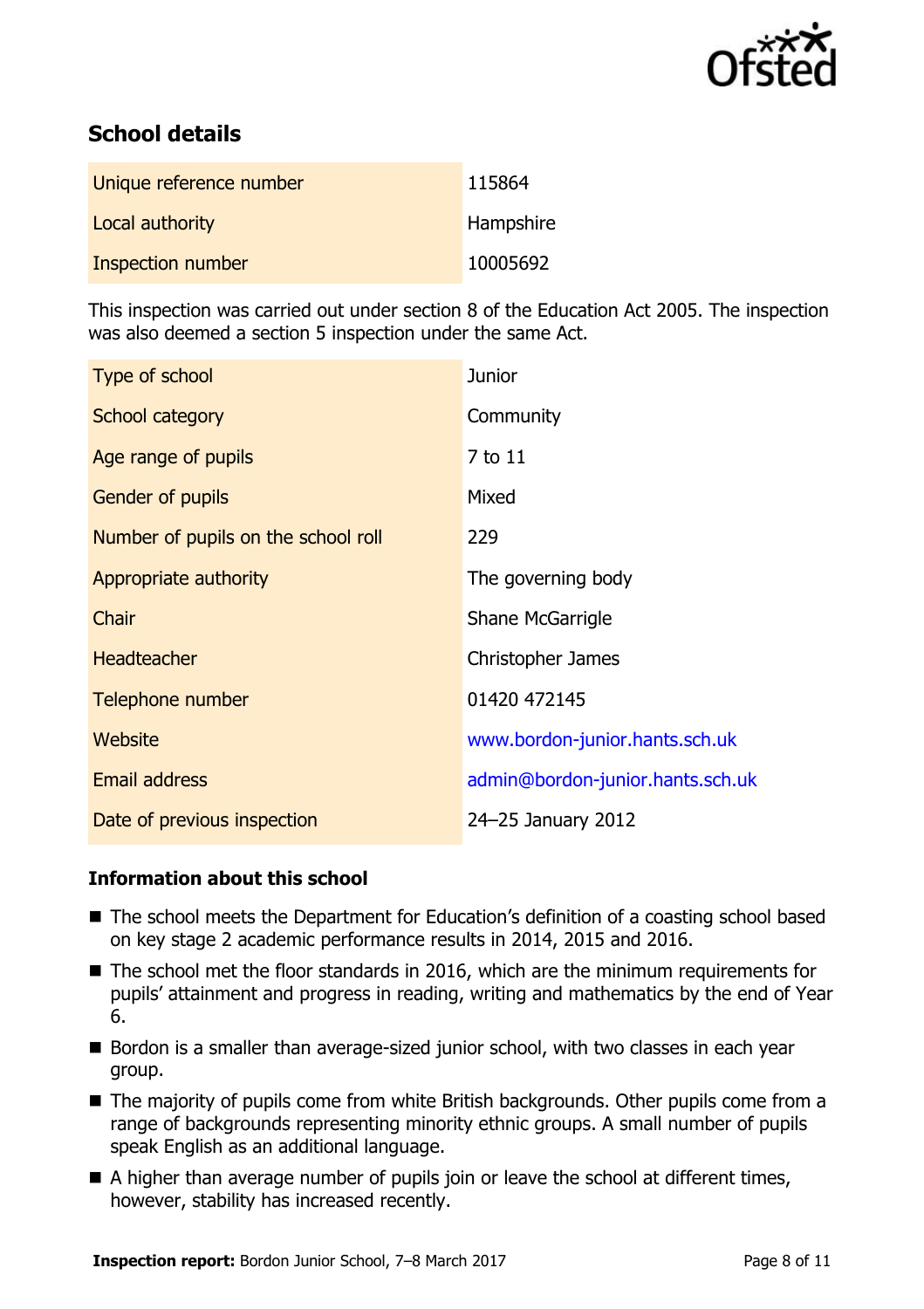

- The proportion of pupils who are eligible for pupil premium funding is just above other schools nationally.
- The school does not meet requirements on the publication of information about the impact of additional funding on raising attainment for disadvantaged pupils, or full information about the curriculum on its website.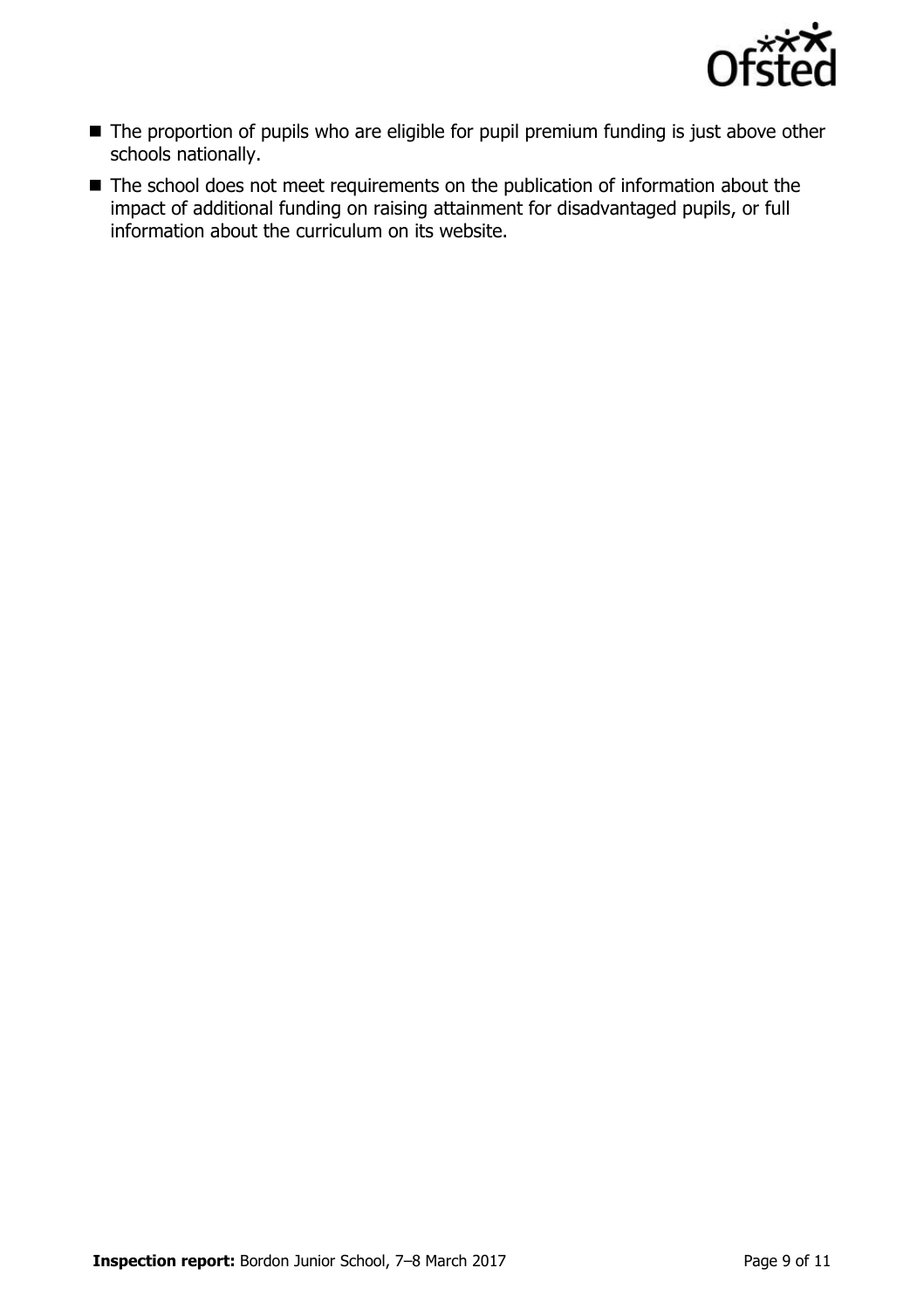

# **Information about this inspection**

- Inspectors carried out seven lesson observations, some of which were undertaken jointly with the headteacher and deputy headteacher. Inspectors also made a number of shorter visits to classes and looked at a wide range of pupils' work in books across the school. The lead inspector also visited most of the classes with the headteacher.
- $\blacksquare$  Meetings were held with the headteacher, the deputy headteacher and other members of the senior leadership team. Inspectors also met with staff, governors and representatives from the local authority. The lead inspector spoke to the chair of governors on the telephone. Fifteen staff completed the staff questionnaire and these responses were taken into account.
- **Pupils' views were gathered through meetings with different groups of pupils and** through informal conversations at playtime. Inspectors also viewed 24 online responses in the pupil survey.
- Inspectors took into account parents' views through the 26 responses to Ofsted's online survey, Parent View, and through informal conversations at the beginning of the school day.
- Inspectors scrutinised a wide range of the school's documentation including the school's information on pupils' progress, the school improvement plan, the school's own evaluations, minutes of governors' meetings and safeguarding documentation.

#### **Inspection team**

| Theresa Phillips, lead inspector | Her Majesty's Inspector |
|----------------------------------|-------------------------|
| <b>Suzanne Cawson</b>            | Ofsted Inspector        |
| Barbara Carr                     | Ofsted Inspector        |